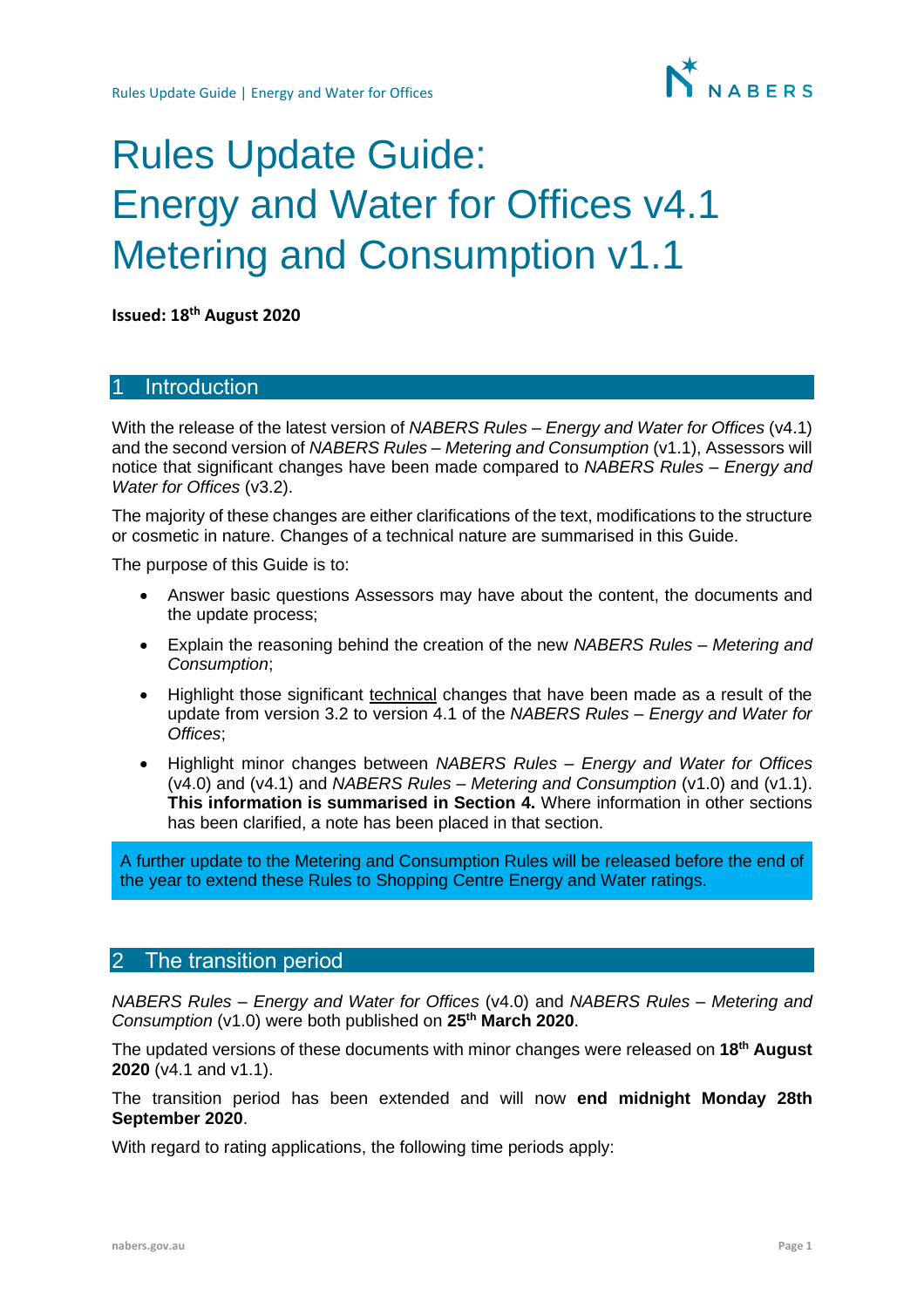

- Ratings lodged **during the transition period** must conform to the requirements of either:
	- o *NABERS Energy and Water for Offices – The Rules* (v3.2); **OR**
	- o *NABERS Rules – Energy and Water for Offices* (v4.0) **AND** *NABERS Rules – Metering and Consumption* (v1.0); **OR**
	- o *NABERS Rules – Energy and Water for Office* (v4.1) **AND** *NABERS Rules – Metering and Consumption* (v1.1).
- Rating applications lodged **after the end of the transition period** must conform to the requirements of:
	- o *NABERS Rules – Energy and Water for Offices* (v4.1), **AND**
	- o *NABERS Rules – Metering and Consumption* (v1.1).

Assessors must take care when choosing to conform to a previous version of the Rules that they are able to lodge the application before the end of the transition period.

**Note:** For rating applications completed as part of a Commitment Agreement used to conform with Section J of the National Construction Code 2019 (NCC2019), it is permitted to continue using *NABERS Energy and Water for Offices – The Rules* (v3.2) until such time as when the NCC is next reviewed or updated. For more information, contact the National Administrator.

## 3 Major changes since Energy and Water for Offices (v3.2)

#### **3.1 Summary**

Most changes made within both *NABERS Rules – Energy and Water for Offices* and *NABERS Rules – Metering and Consumption* fall into one of three categories:

- Stylistic Changes to the look of tables, internal referencing and list hierarchy for consistency.
- Structural Changes made to the location of content (including entire sections) to improve document flow.
- Clarification Changes made to content in order to:
	- o Provide clarity on concepts, requirements and application of information;
	- o Improve readability; and
	- o Reduce misinterpretation.

There are several technical changes made in both documents that Assessors will need to familiarise themselves with. These are outlined under the headings 3.2 to 3.9 below. A full list of changes is available in the final Appendix of both documents.

## **3.2 Creation of** *NABERS Rules – Metering and Consumption*

The biggest change made to *NABERS Energy and Water for Offices – The Rules* (v3.2) is the removal of content on metering, the validation of meters and the treatment of consumption data. This removed content was used as the basis for a new NABERS Rule document*: NABERS Rules – Metering and Consumption* (v1.1).

The purpose behind the creation of this new document is to consolidate the requirements on metering and consumption that are common to various ratings and building types (not just offices). This will have several benefits: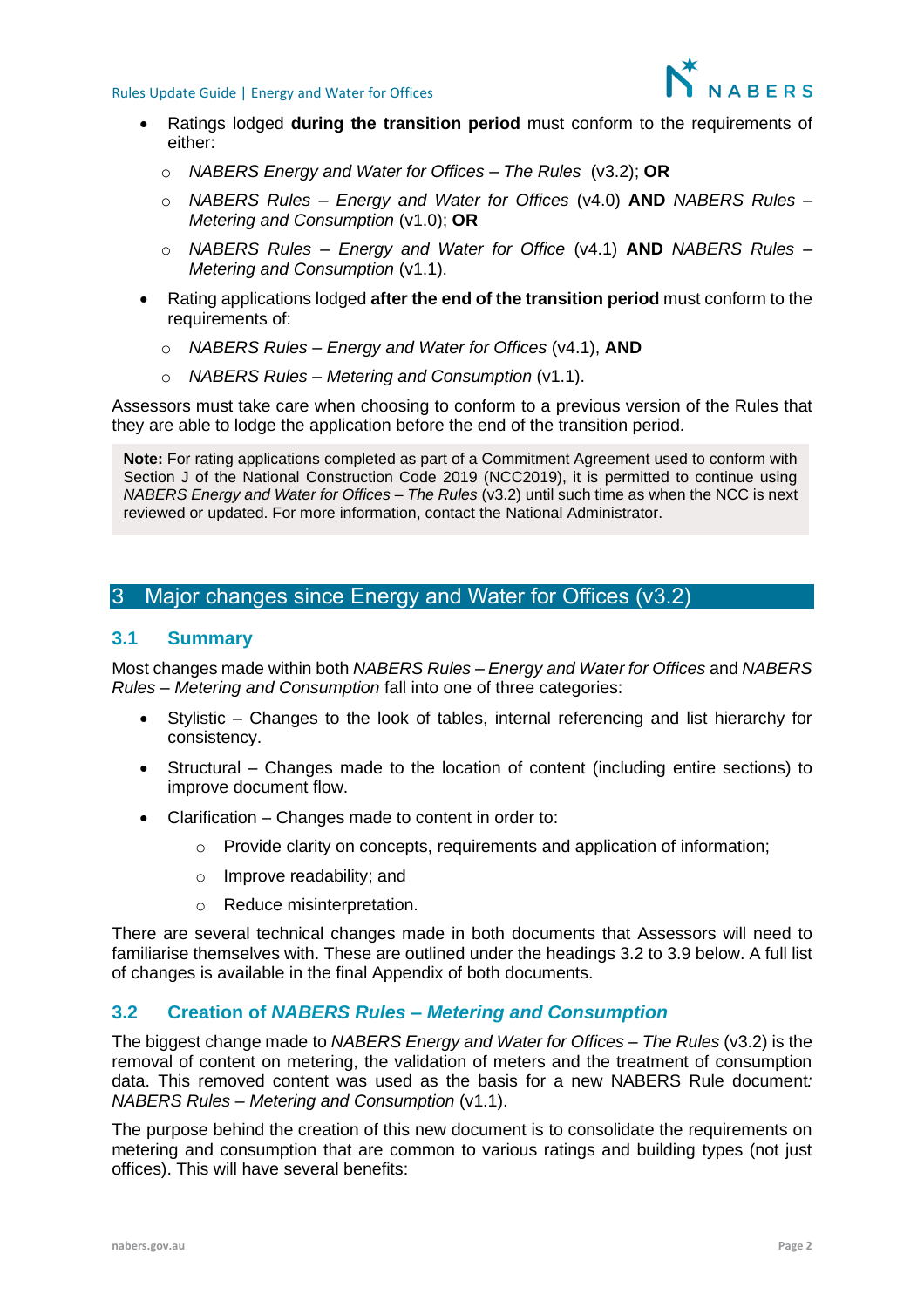

- Ensuring a consistent approach to metering and consumption data regardless of the building sector;
- Allowing for quicker, more efficient updating of NABERS Rules;
- Aiding the development of new NABERS rating tools by allowing for efficient scaling.

In future, all content relating to metering and consumption data within other NABERS Rule documents of other building types (e.g. Shopping Centres, Hotels and Apartment Buildings) will be removed and incorporated into the *NABERS Rules – Metering and Consumption*.

**Note:** While most requirements in *NABERS Rules – Metering and Consumption* will apply to all building types, it is acknowledged that building type-specific requirements may need to be added to in order to account for variations. This will be done progressively and in due course as further Rules are revised.

## **3.3 Non-cumulative metering systems**

Section 3.4.4.3 of *NABERS Rules – Metering and Consumption* (v1.1) contains new content that deals with non-cumulative metering systems.

In principle, data from these types of meters can only be used for an inclusion if the data can be reconciled against an energy or water balance from its parent utility metering system.

It should be noted that if used for an exclusion, an energy or water balance is not required.

Assessors should also note:

- When undertaking an energy or water balance for a non-cumulative metering system, virtual meters cannot be used for this balance;
- Where data from a non-utility, non-cumulative metering system may be missing, no adjustments can be made.

## **3.4 Utility vs Non-utility metering systems**

The structure of *NABERS Rules – Metering and Consumption* (v1.1) is split between how to treat data from utility metering systems and non-utility metering systems. Because of this division, new content for concepts and meter types have been added, including:

- Definition entries for *utility*, *utility metering system* and *non-utility metering system*;
- Definition entry for Cloud Metering System;
- Definition entry for Remote Meter Reading System (RMRS);
- Section 3.4.4.2 dealing with cumulative meters, including pulse meters with an onboard counting mechanism;
- Section 3.4.4.3 dealing with non-cumulative meters;
- Section 3.4.4.4 dealing with "soft" meters or equipment sensors;
- Section 3.4.4.5 dealing with virtual meters;
- Section 6.3.4 which deals with RMRS validation requirements.

The requirements for the treatment of utility metering system data remains unchanged with few structural adjustments. Content on the treatment of non-utility metering data has been added, which is based on that of utility metering data.

The treatment of non-cumulative data has also been added. Assessors should note that this data cannot be adjusted in any way.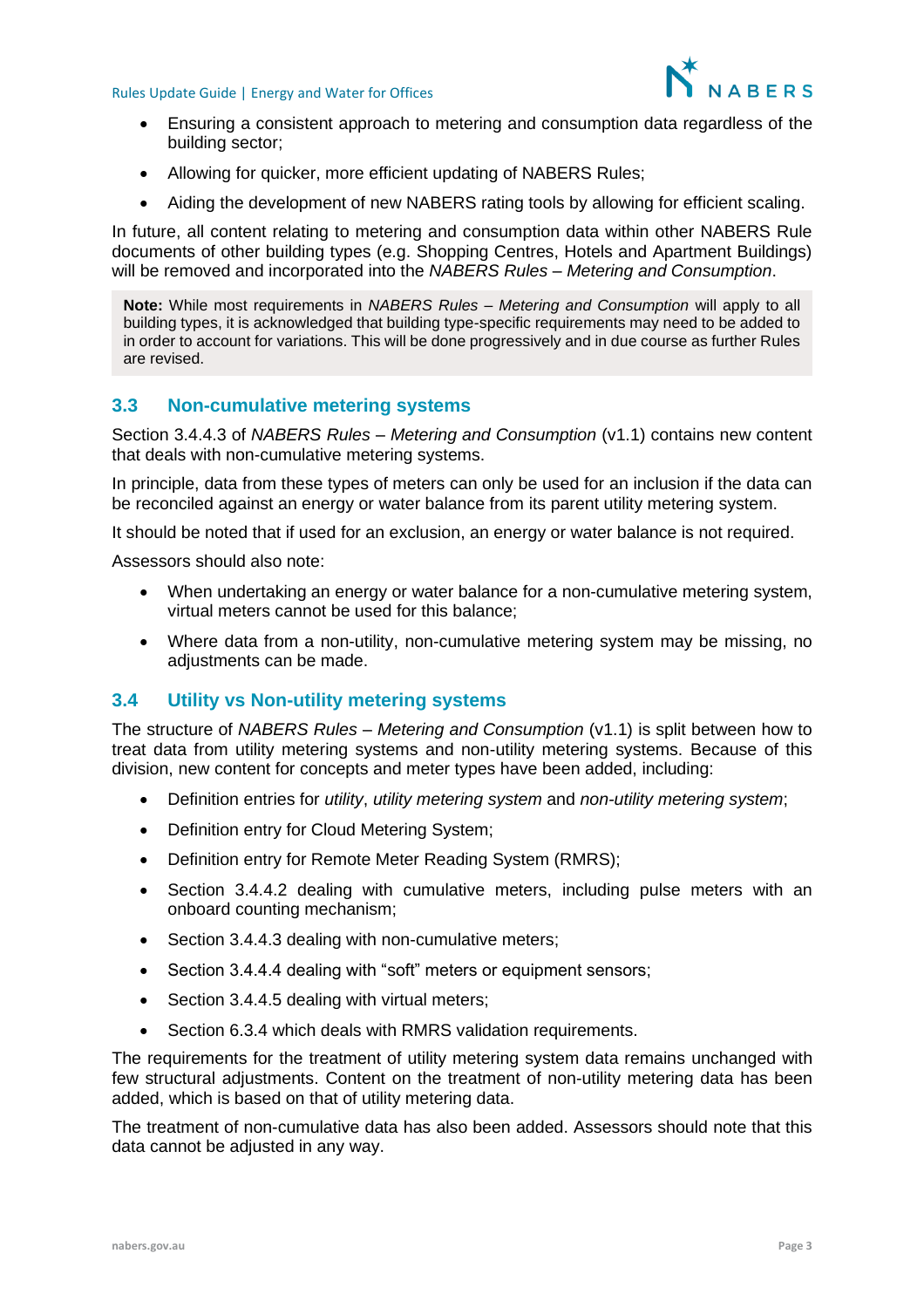

#### **3.5 Embedded networks**

## Clarifications have been made to this section of the document. **V1.1**

Embedded networks were briefly referenced in *NABERS Energy and Water for Offices – The Rules* (v3.2). This update has expanded on content dealing with embedded networks, and includes the following additions:

- Definition of 'embedded network' in both documents;
- Confirmation regarding whether meters are utility or non-utility meters for the purpose of NABERS ratings;
- Validation of non-utility meters within an embedded network Section 6.2.3 of *NABERS Rules – Metering and Consumption* (v1.1);
- Documentation requirements if the premises contains an embedded network Section 9.5.1 of *NABERS Rules – Metering and Consumption* (v1.1).

In *NABERS Rules – Metering and Consumption* (v1.1) an additional clarification has been made for metering systems which have an exemption from an electricity retailer license. If these metering systems are to be used as utility metering systems in NABERS ratings, the exemption requires prior approval from the National Administrator.

## **3.6 Data requirements for non-utility gas metering systems**

When calculating gas consumption as part of adjusting gas utility consumption data, Assessors now have two options for the pressure correction factor, depending on how the data is to be used.

For gas metering systems that are to be used for inclusions, Assessors may use either—

- the meter pressure correction factor, or
- the utility's pressure correction factor.

For gas metering systems that are to be used for exclusions, Assessors may use either—

- the meter pressure correction factor, or
- a default value of '1'.

### **3.7 Default heating values based on State/Territory**

The table of default heating values for gas metering systems has been updated, and a default heating value for Tasmania has been added.

The figures in this table are used for adjusting gaps during the billing period for gas accounts and have been updated based on the Australian Government Department of the Environment and Energy's *Guide to the Australian Energy Statistics 2017*.

## **3.8 Checking CT meters in place to avoid shutdown**

## Clarifications have been made to this section of the document. **V1.1**

The contents of this section previously discussed how Assessors could validate CT meters where the network cannot be shutdown. This has now been reduced and simplified.

The Rules now clarify that a qualified and licenced electrician must be engaged to conduct the validation and complete the validation record. Clarification has been provided that the Assessors are not limited to the acceptable methods for verification listed below, but are instead provided these for guidance: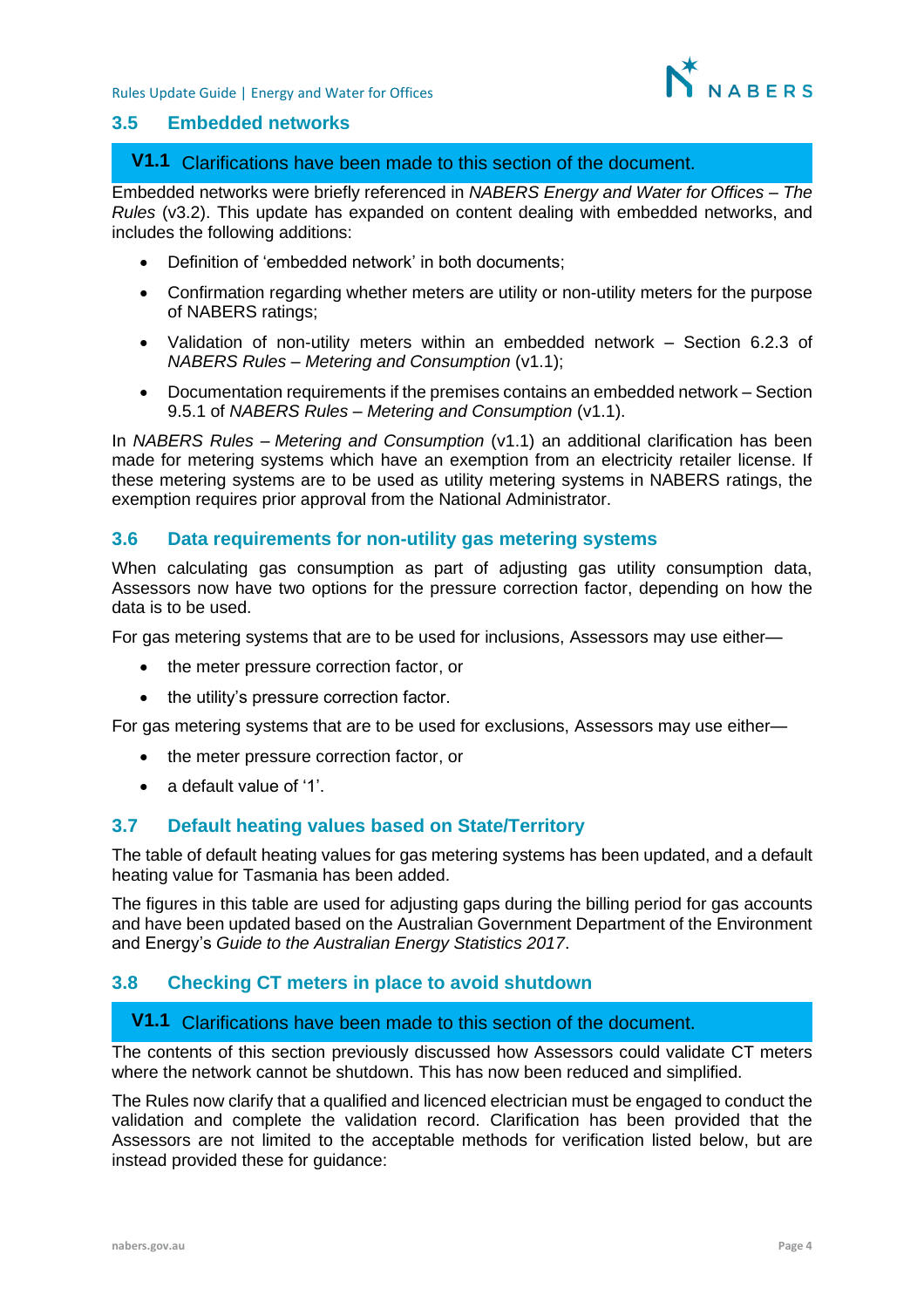

- Use of a portable power meter to record consumption of the metered circuit over a period of time; or
- Use of a clamp-on ammeter or similar device to identify the average current in the circuit being metered.

It has also been clarified that metering systems which were validated under v3.2 of the Energy and Water Rules for Offices can also be considered validated under these Rules.

#### **Based on feedback from Assessors, further refinement will be made to this section for the next version of these Rules, to be released before the end of the calendar year. If you have any feedback or questions please contact the National Administrator.**

## **3.9 Documentation requirements**

In order to assist Assessors in ensuring they retain all required documentation for a rating application, all documentation requirements have been consolidated into one chapter within the main body of the Rules. These chapters are:

- Chapter 8 in *NABERS Rules – Energy and Water for Offices* (v4.1)*.*
- Chapter 9 in *NABERS Rules – Metering and Consumption* (v1.1).

Assessors should familiarise themselves with these documentation requirements as they will serve as required evidence for a Level 2 audit.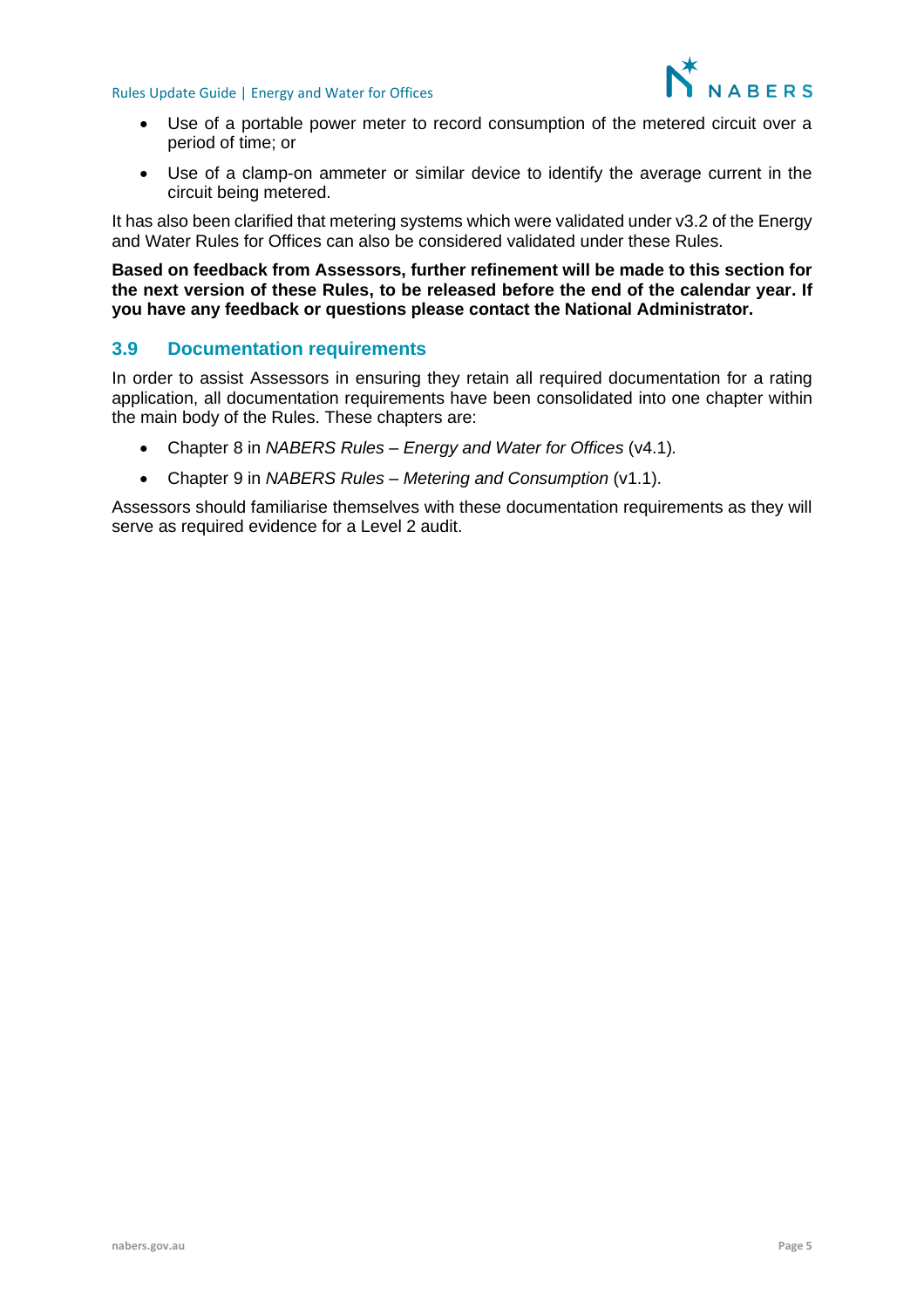

## 4 Minor version updates

Based on feedback from Assessors, NABERS has made some minor updates to both *NABERS Rules – Energy and Water for Offices* (v4.0) and *NABERS Rules – Metering and Consumption* (v1.0). This has been detailed in the tables below. Highlights have been added in some places for clarity.

#### **Table 1: Metering and Consumption – details of the update to version 1.1**

<span id="page-5-0"></span>

| <b>Location</b> | <b>Changes made</b>                                                                                                                                                                                                                                              |
|-----------------|------------------------------------------------------------------------------------------------------------------------------------------------------------------------------------------------------------------------------------------------------------------|
| Throughout      | Minor formatting changes.                                                                                                                                                                                                                                        |
| 1.6             | On-site Renewable Electricity Generation systems Ruling added as it is now referenced in the text.                                                                                                                                                               |
| Chapter 2       | <b>GLAR</b> definition deleted.<br>Definition of utility clarified (as highlighted): "Landlords which on-sell electricity or water where they neither hold a licence nor have<br>an exemption deemed valid by the National Administrator for needing a licence;" |
| 3.3.1           | Paragraph added clarifying that electrical vehicle charge points and vehicle emissions are not part of the minimum energy<br>coverage.                                                                                                                           |
| 3.4.4.3         | Clarification that data reconciliation for non-cumulative meters is to be performed by metering providers and not by Assessors.                                                                                                                                  |
| 4.3.2           | Clarification added that it is good practice to check the bill prior to the first bill is estimated in all cases, not just if the first bill is<br>estimated.                                                                                                    |
| Table 5.2       | Time in 24-hour format made optional as an acceptable format for all meters to display the date and time.                                                                                                                                                        |
| 5.4.2           | Cross reference in b) amended to Section 5.3.4.                                                                                                                                                                                                                  |
| 5.4.3.2         | Process clarified for natural gas non-utility metering systems: Section 4.4.4.3 is to be used except for part (b). Then 5.3.4.2 should<br>be used.                                                                                                               |
| 6.2.1           | Final paragraph added to specify the need to check newly installed non-utility metering systems for validation.                                                                                                                                                  |
| 6.2.3           | Details regarding exemptions from the AER modified. Assessors must now contact the National Administrator for approval.<br>Requirement that an exemption for a utility license must be approved by the National Administrator clarified. Note 1 added.           |
| 6.3.1           | Section entitled 'categorising metering systems' deleted.                                                                                                                                                                                                        |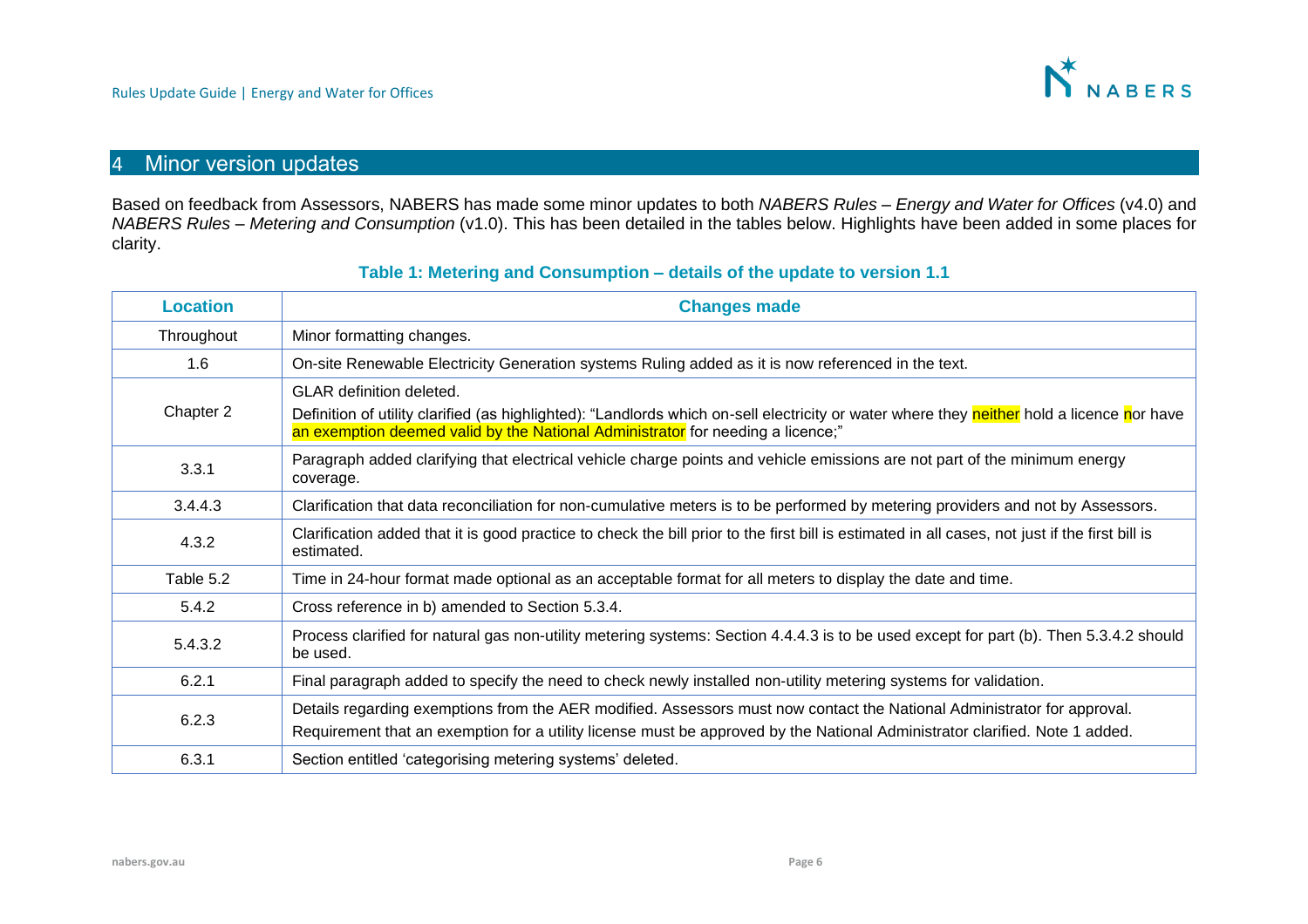

| 6.3.4.1        | Note clarified by mentioning 'each type of meter' for validation – this is meters with current transformers, gas meters and meters<br>connected to an RMRS.                                                                                                                                                                                                                                                                                                                                                                                                                                                                                                                                                            |
|----------------|------------------------------------------------------------------------------------------------------------------------------------------------------------------------------------------------------------------------------------------------------------------------------------------------------------------------------------------------------------------------------------------------------------------------------------------------------------------------------------------------------------------------------------------------------------------------------------------------------------------------------------------------------------------------------------------------------------------------|
| 6.3.4.2        | Types of non-utility metering system specified in a list a) to c), and aligned with Section 6.3.4.1.                                                                                                                                                                                                                                                                                                                                                                                                                                                                                                                                                                                                                   |
| 7.3.1          | Note added specifying that a single bill is adequate to establish energy or water supply.                                                                                                                                                                                                                                                                                                                                                                                                                                                                                                                                                                                                                              |
| 8.2            | This entire section has been removed and replaced with reference to the NABERS ruling for on-site renewable energy.                                                                                                                                                                                                                                                                                                                                                                                                                                                                                                                                                                                                    |
| Chapter 9      | This chapter has been thoroughly reviewed and brought into line with current practice. Changes have been made to ensure that<br>the documentation requirements reflect the practical experiences of the Assessor when conducting a rating. This includes the use<br>of the NABERS rating input form – it has been clarified that information entered into this form does not need to redocumented for<br>Level 2 audit. The requirements in this section are no longer office-specific to facilitate the use of this document in other sectors<br>when it is released for other sectors.<br>Wording has also been changed from the requirement for documents to be "provided" by Assessors to "retained" by Assessors. |
| 9.2.1<br>9.2.2 | Completely rewritten and made more concise and reflective of what occurs in practice when conducting a rating.                                                                                                                                                                                                                                                                                                                                                                                                                                                                                                                                                                                                         |
| 9.2.3          | Completely rewritten and no longer broken up into a list for energy and a list for water. References to offices removed.                                                                                                                                                                                                                                                                                                                                                                                                                                                                                                                                                                                               |
| 9.2.4          | These sections have been rewritten, made more concise and less specific to encompass various energy and water rating types.<br>Requirements for office Tenancy and Base Building ratings have been removed.<br>Paragraph added regarding the type of evidence required to confirm sources and supply points.<br>Paragraph added regarding the exclusion of a supply point if access to a distribution board is difficult, or if labelling is not<br>adequate. Assessors given permission to make an assumption which must be fully documented.                                                                                                                                                                         |
| 9.2.5          | Previous sections 9.2.5, 9.2.6, 9.2.7 and 9.2.8 have been combined into a single section on the confirmation of metering systems.<br>This is because the type of documentation required to be retained by the Assessor for the various types of systems are the same.<br>The requirement for a specialist to draft a single line diagram, metering schematic or reticulation diagram if none exists has been<br>modified.<br>A note has been added allowing Assessors to confirm 'all non-utility metering systems used in the rating are cumulative meters'.                                                                                                                                                          |
| 9.3.1          | Requirements for sections 4.2, 4.3 and 4.4 have been combined and made more concise. This makes for easier use together with<br>the NABERS rating input form.                                                                                                                                                                                                                                                                                                                                                                                                                                                                                                                                                          |
| 9.3.2          | Detailed requirements removed (which were repetitious with Section 4.5) and the Assessor directed back to the information in<br>Section 4.5.                                                                                                                                                                                                                                                                                                                                                                                                                                                                                                                                                                           |
| 9.4.1          | Requirements for sections 5.2, 5.3 and 5.4 have been combined and made more concise. Reference to climate correlation<br>method removed (method no longer applicable).                                                                                                                                                                                                                                                                                                                                                                                                                                                                                                                                                 |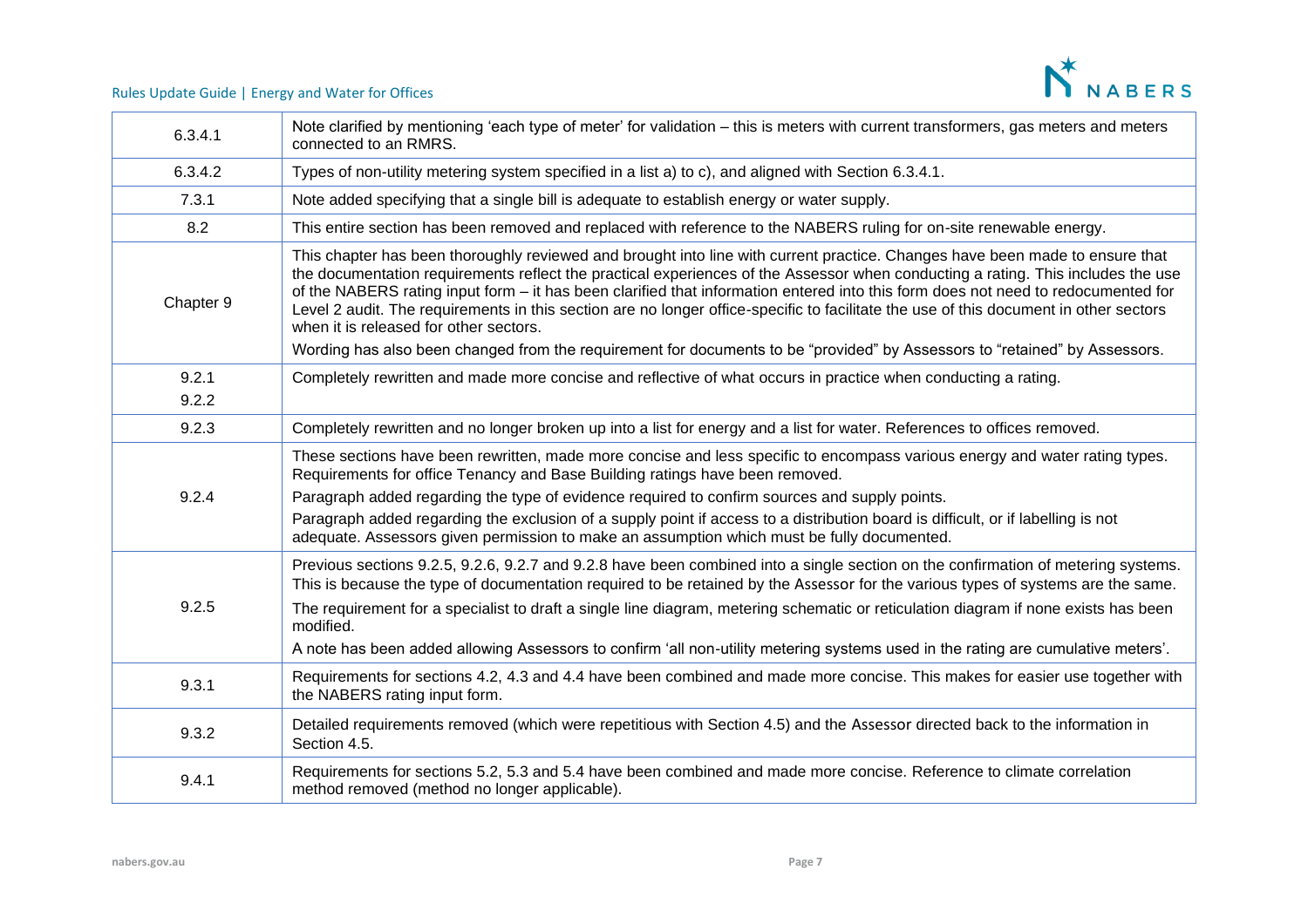N<sup>\*</sup>NABERS

#### Rules Update Guide | Energy and Water for Offices

| 9.5.1      | Changed to include requirements on embedded networks only and points a), b) and c) have been removed. Note has been added<br>stating that a current printout from the website listing licenses is acceptable evidence. |
|------------|------------------------------------------------------------------------------------------------------------------------------------------------------------------------------------------------------------------------|
| 9.5.2      | These requirements have been rewritten based on the need for evidence provided from the building owner or contractor. The lists<br>have been removed.                                                                  |
| Appendix A | Some of the wording in the third row of the validation record for electrical non-utility metering systems has been clarified.                                                                                          |

## **Table 2: Energy and Water for Offices – details of the update to version 4.1**

| <b>Location</b>  | <b>Changes made</b>                                                                                                                                                                                                                                                                                 |
|------------------|-----------------------------------------------------------------------------------------------------------------------------------------------------------------------------------------------------------------------------------------------------------------------------------------------------|
| Throughout       | Minor formatting changes.                                                                                                                                                                                                                                                                           |
| 1.6<br>Chapter 2 | 2017 versions added to the BOMA references                                                                                                                                                                                                                                                          |
| Chapter 2        | Definition of utility clarified (as highlighted): "Landlords which on-sell electricity or water where they neither hold a licence nor have<br>an exemption deemed valid by the National Administrator for needing a licence;"                                                                       |
| 4.5.1            | Note 3 added which advises that 'the area of spaces which have been excluded should be entered into the NABERS rating input<br>form but their occupancy days should be marked as 0.'                                                                                                                |
| 4.5.6            | First paragraph slightly reworded for clarity.                                                                                                                                                                                                                                                      |
| 4.6              | Heading made more concise.                                                                                                                                                                                                                                                                          |
| 5.3.2.1          | OTA Hours Method: Permission to use "House Rules" that contain information regarding the Core Hours added, if mentioned in<br>the OTA. Same language requirements kept.<br>Under Step 2, the documentation requirements before the example were removed as they are repetitious with Section 8.3.1. |
| 5.3.2.2          | Meaning of text clarified and paragraphs re-worded.                                                                                                                                                                                                                                                 |
| 5.3.8.2 a)       | Preference list of methods corrected.                                                                                                                                                                                                                                                               |
| 7.2.2            | Sump pits and hydraulic pumping clarified in the list of energy coverage for Base Building ratings.                                                                                                                                                                                                 |
| 7.3.1.2          | Note deleted as presented repetitious information.                                                                                                                                                                                                                                                  |
| Chapter 8        | Wording change from 'provided' to 'retained' in relation to documentation requirements.                                                                                                                                                                                                             |
| 8.2.9 a)         | Examples of type of evidence to demonstrate fitout days in relation to Base Building air conditioning services added.                                                                                                                                                                               |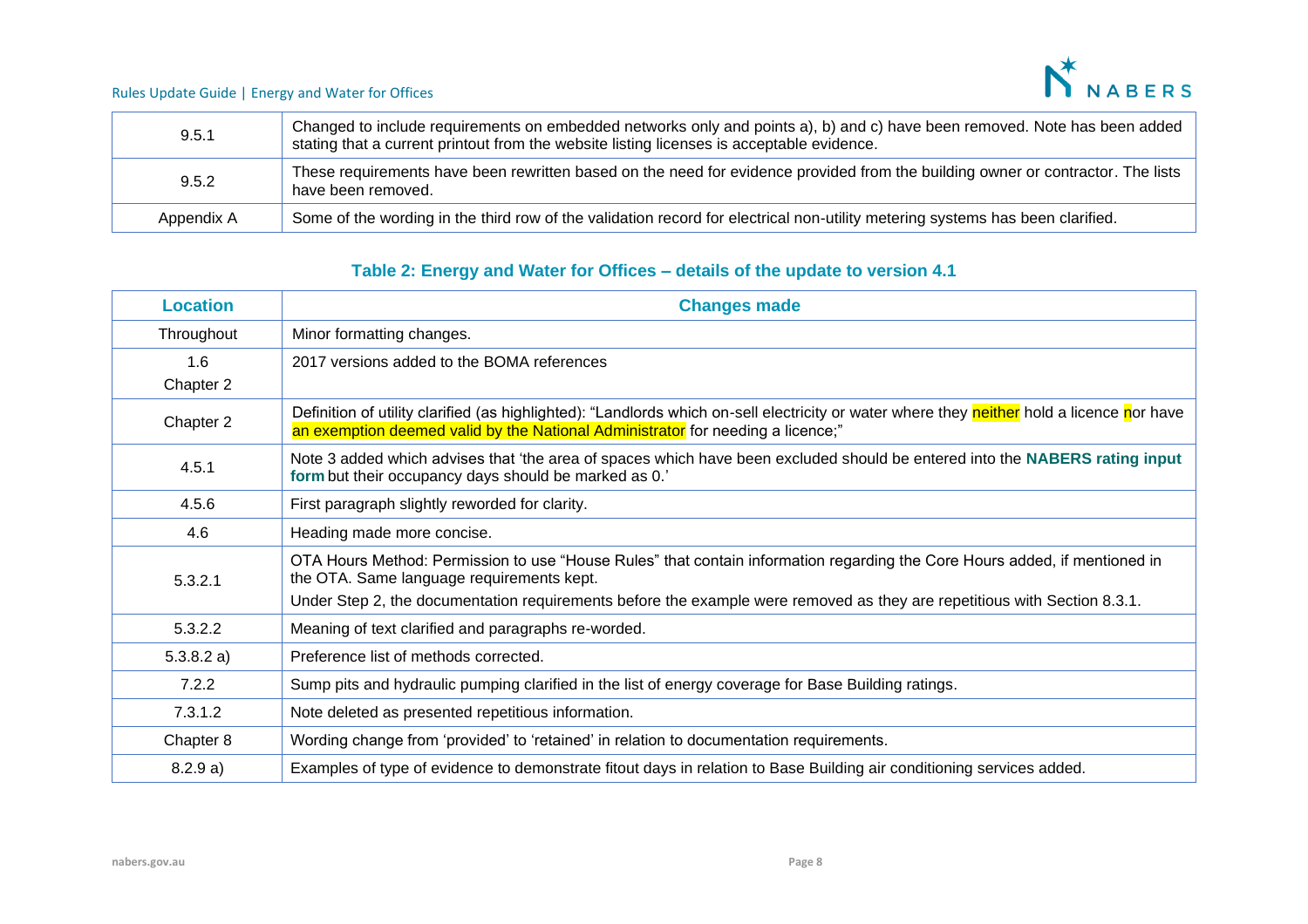

| 8.3.1 | Point d) changed to point e). Previous point d) stating evidence requirements if the OTA Hours and BMS data method is used has<br>$\perp$ been expanded. Requirements include additional evidence of a 'minimum of one day from each of the four seasons for each<br>primary air handling system serving the space under the OTA'. |
|-------|------------------------------------------------------------------------------------------------------------------------------------------------------------------------------------------------------------------------------------------------------------------------------------------------------------------------------------|
|       | If Assessors cannot provide this level of documentation they should contact the National Administrator.                                                                                                                                                                                                                            |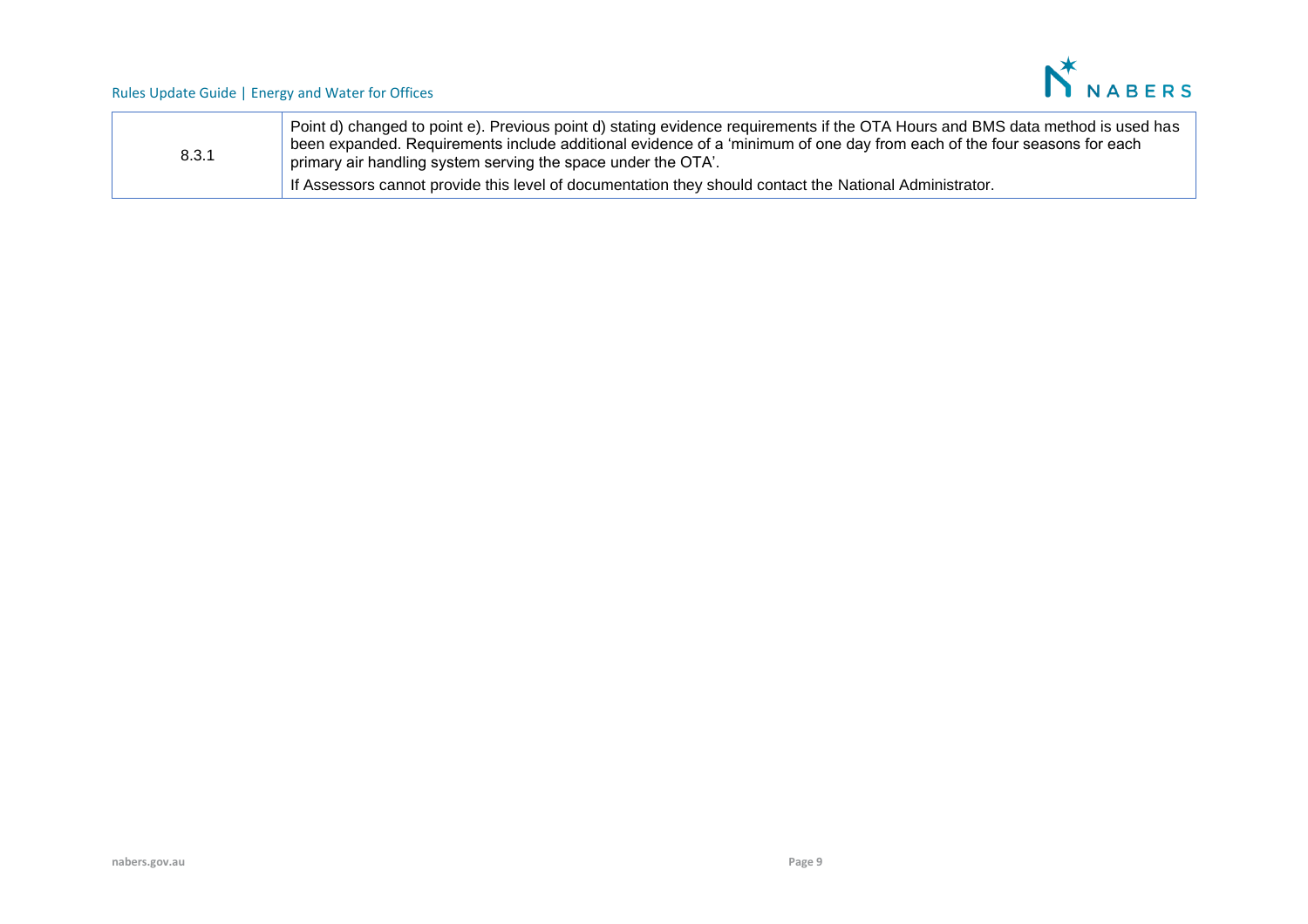

## 5 Other outstanding issues

During the development of these documents, NABERS has identified several areas where improvements to the Rules could be made. These items were found to be out of scope of the current project and, due to time constraints, could not be included in this update.

These items have been captured and flagged for either a future minor update, major update or ruling.

NABERS encourages any and all feedback on its Rules, rulings and processes to be directed to the NABERS mailbox: [nabers@environment.nsw.gov.au](mailto:nabers@environment.nsw.gov.au)

## 6 Questions regarding this update

Any questions regarding the release of *NABERS Rules – Energy and Water for Offices* (v4.1) and *NABERS Rules – Metering and Consumption* (v1.1), this Guide or the work of NABERS on the Rules can be directed to Andrew Buchel: [Andrew.Buchel@environment.nsw.gov.au](mailto:Andrew.Buchel@environment.nsw.gov.au)